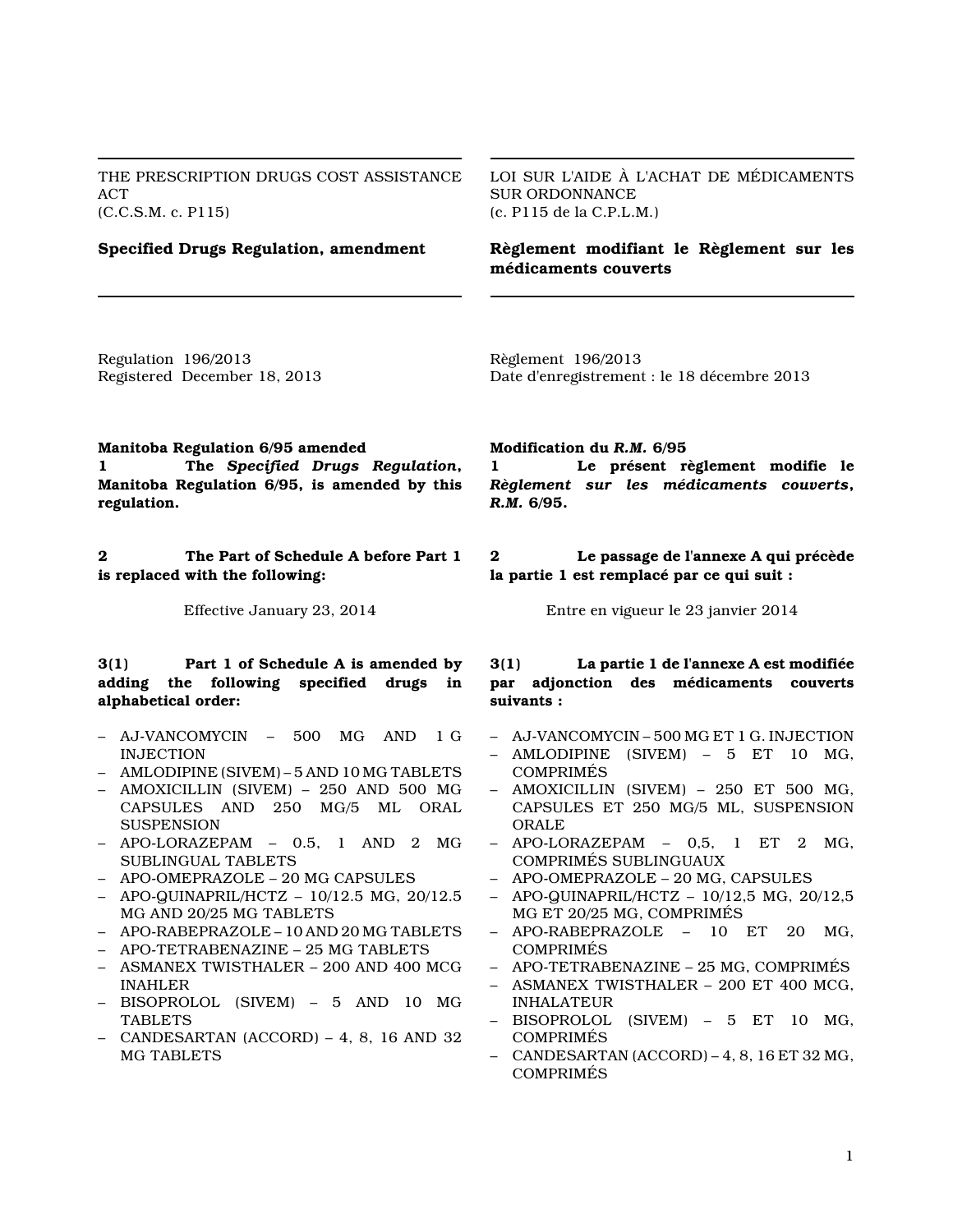- CLOPIDOGREL (SIVEM) 75 MG TABLETS
- FLUOXETINE (SIVEM) 20 AND 40 MG CAPSULES
- GABAPENTIN (ACCORD) 600 AND 800 MG TABLETS
- GABAPENTIN (SIVEM) 600 MG TABLETS
- GD-LATANOPROST/TIMOLOL 50 MCG/5 MG/ML OPHTHALMIC SOLUTION
- JAMP-LOSARTAN HCTZ 50/12.5 AND 100/25 MG TABLETS
- LOSARTAN (SANIS) 25, 50 AND 100 MG TABLETS
- LOSEC 20 MG TABLETS AND CAPSULES
- MAR-ANASTROZOLE 1 MG TABLETS
- MAR-ATENOLOL 25, 50 AND 100 MG TABLETS
- MAR-CITALOPRAM 10, 20 AND 40 MG TABLETS
- MAR-DOMERIDONE 10 MG TABLETS
- MAR-FLUOXETINE 10 AND 20 MG CAPSULES
- MAR-GABAPENTIN 100, 300 AND 400 MG CAPSULES
- MAR-LETROZOLE 2.5 MG TABLETS
- MAR-METFORMIN 500 AND 850 MG TABLETS
- MAR-OLANZAPINE ODT 5, 10 AND 15 MG TABLETS
- MAR-ONDANSETRON 4 AND 8 MG TABLETS
- MAR-QUETIAPINE 25, 100, 200 AND 300 MG **TABLETS**
- MAR-RISPERIDONE 0.25, 0.5, 1, 2, 3 AND 4 MG TABLETS
- MAR-SERTRALINE 25, 50 AND 100 MG TABLETS
- MAR-SIMVASTATIN 5, 10, 20, 40 AND 80 MG TABLETS
- MAR-ZOPICLONE 5 AND 7.5 MG TABLETS
- MINT-CLOPIDOGREL 75 MG TABLETS
- MINT-ROSUVASTATIN 10, 20 AND 40 MG TABLETS
- MIRVALA 21 AND MIRVALA 28 0.15 MG/0.03 MG TABLETS
- MYLAN-BUPROPION XL 150 AND 300 MG TABLETS
- MYLAN-EFAVIRENZ 600 MG TABLETS
- MYLAN-NITRO PATCH 0.2 MG/HR, 0.4 MG/HR, 0.6 MG/HR AND 0.8 MG/HR TRANSDERMAL PATCHES
- MYLAN-OMEPRAZOLE 20 MG CAPSULES
- MYLAN-RABEPRAZOLE 10 AND 20 MG TABLETS
- MYLAN-RISPERIDONE ODT 0.5, 1, 2, 3 AND 4 MG TABLETS
- CLOPIDOGREL (SIVEM) 75 MG, COMPRIMÉS
- FLUOXETINE (SIVEM) 20 ET 40 MG, CAPSULES
- GABAPENTIN (ACCORD) 600 ET 800 MG, COMPRIMÉS
- GABAPENTIN (SIVEM) 600 MG, COMPRIMÉS
- GD-LATANOPROST/TIMOLOL 50 MCG/5 MG/ML, SOLUTION OPHTALMIQUE
- JAMP-LOSARTAN HCTZ 50/12,5 ET 100/25 MG, COMPRIMÉS
- LOSARTAN (SANIS) 25, 50 ET 100 MG, COMPRIMÉS
- LOSEC 20 MG, COMPRIMÉS ET CAPSULES
- MAR-ANASTROZOLE 1 MG, COMPRIMÉS
- MAR-ATENOLOL 25, 50 ET 100 MG, COMPRIMÉS
- MAR-CITALOPRAM 10, 20 ET 40 MG, COMPRIMÉS
- MAR-DOMERIDONE 10 MG, COMPRIMÉS
- MAR-FLUOXETINE 10 ET 20 MG, CAPSULES
- MAR-GABAPENTIN 100, 300 ET 400 MG, CAPSULES
- MAR-LETROZOLE 2,5 MG, COMPRIMÉS
- MAR-METFORMIN 500 ET 850 MG, COMPRIMÉS
- MAR-OLANZAPINE ODT 5, 10 ET 15 MG, COMPRIMÉS
- MAR-ONDANSETRON 4 ET 8 MG, COMPRIMÉS
- MAR-QUETIAPINE 25, 100, 200 ET 300 MG, COMPRIMÉS
- MAR-RISPERIDONE 0,25, 0,5, 1, 2, 3 ET 4 MG, COMPRIMÉS
- MAR-SERTRALINE 25, 50 ET 100 MG, COMPRIMÉS
- MAR-SIMVASTATIN 5, 10, 20, 40 ET 80 MG, COMPRIMÉS
- MAR-ZOPICLONE 5 ET 7,5 MG, COMPRIMÉS
- MINT-CLOPIDOGREL 75 MG, COMPRIMÉS
- MINT-ROSUVASTATIN 10, 20 ET 40 MG, COMPRIMÉS
- MIRVALA 21 ET MIRVALA 28 0,15 MG/0,03 MG, COMPRIMÉS
- MYLAN-BUPROPION XL 150 ET 300 MG, COMPRIMÉS
- MYLAN-EFAVIRENZ 600 MG, COMPRIMÉS
- MYLAN-NITRO PATCH 0,2 MG/HR, 0,4 MG/HR, 0,6 MG/HR ET 0,8 MG/HR, TIMBRES TRANSDERMIQUES
- MYLAN-OMEPRAZOLE 20 MG, CAPSULES
- MYLAN-RABEPRAZOLE 10 ET 20 MG, COMPRIMÉS
- MYLAN-RISPERIDONE ODT 0,5, 1, 2, 3 ET 4 MG, COMPRIMÉS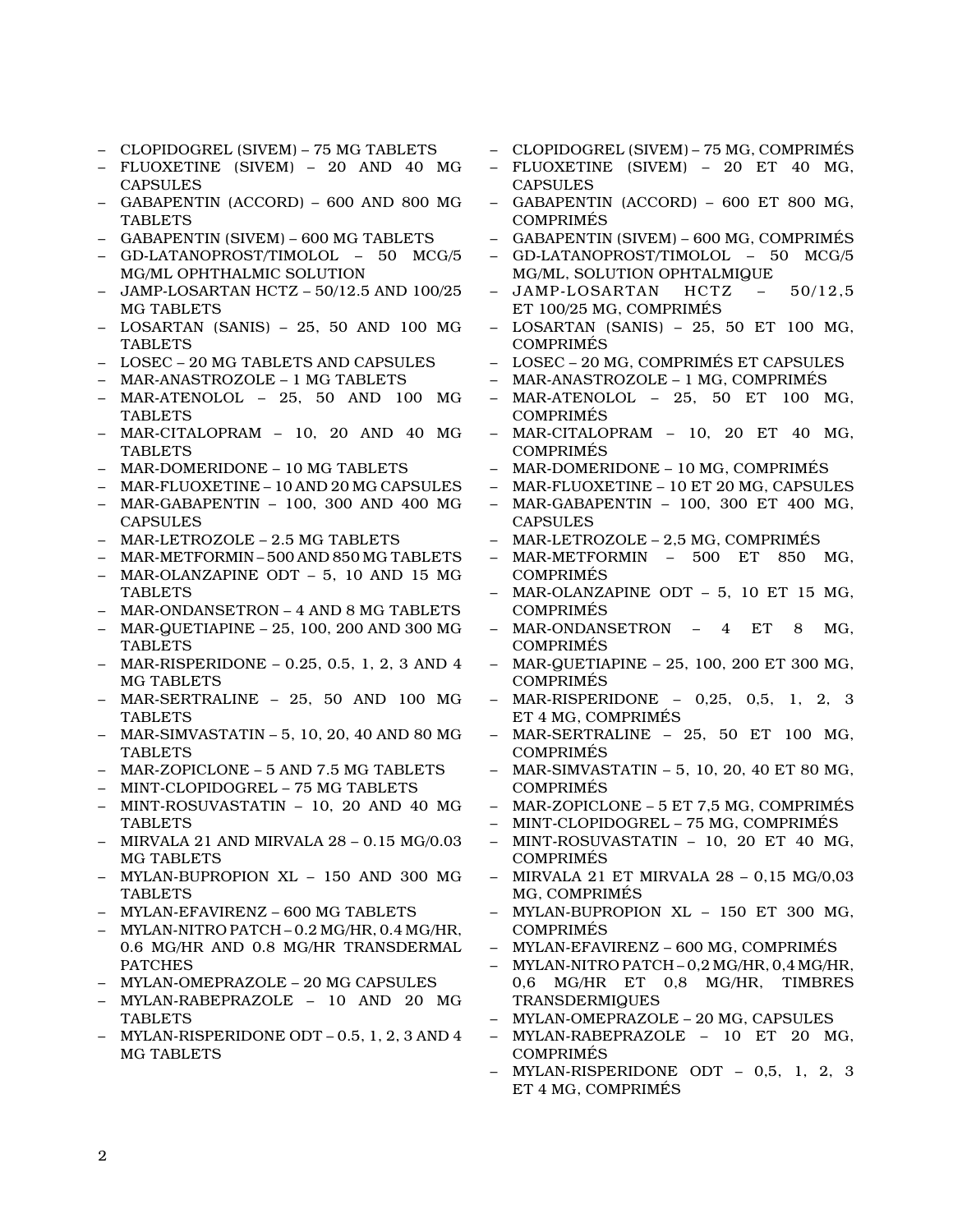- NEXT CHOICE (COBALT) 0.75 MG TABLETS TO A MAXIMUM OF 3 TREATMENTS (6 TABLETS) PER BENEFIT YEAR
- NOVO-OMEPRAZOLE 20 MG TABLETS
- NOVO-PERIDOL 0.5, 1, 2, 10 AND 20 MG TABLETS
- NOVO-VALACYCLOVIR 500 MG TABLETS
- NOVORAPID FLEXTOUCH 100 U/ML INJECTION
- OMEPRAZOLE (SANIS) 20 MG CAPSULES
- PARIET 10 AND 20 MG TABLETS
- PAT-RABEPRAZOLE 10 AND 20 MG TABLETS
- PMS-ANASTROZOLE 1 MG TABLETS
- PMS-CANDESARTAN 4, 8, 16 AND 32 MG TABLETS
- PMS-CLOPIDOGREL 75 MG TABLETS
- PMS-LOSARTAN-HCTZ 50/12.5 MG, 100/12.5 MG AND 100/25 MG TABLETS
- PMS-NEVIRAPINE 200 MG TABLETS
- PMS-OMEPRAZOLE 20 MG CAPSULES
- PMS-OMEPRAZOLE DR 20 MG TABLETS
- PMS-RABEPRAZOLE EC 10 AND 20 MG **TABLETS**
- PMS-ROSUVASTATIN 10, 20 AND 40 MG TABLETS
- PMS-TELMISARTAN 40 AND 80 MG TABLETS
- PMS-TELMISARTAN HCTZ 80/12.5 MG AND 80/25 MG TABLETS
- PMS-TESTOSTERONE 40 MG CAPSULES
- PMS-VALSARTAN 40, 80, 160 AND 320 MG TABLETS
- PRAVASTATIN (SIVEM) 10, 20 AND 40 MG TABLETS
- QUETIAPINE (ACCORD) 25, 100, 200 AND 300 MG TABLETS
- QUETIAPINE (SIVEM) 25, 100, 200 AND 300 MG TABLETS
- RABEPRAZOLE (RANBAXY) 10 AND 20 MG TABLETS
- RANITIDINE (SIVEM) 150 AND 300 MG **TABLETS**
- RAN-IRBESARTAN 75, 150 AND 300 MG TABLETS
- RAN-OMEPRAZOLE 20 MG TABLETS AND CAPSULES
- RAN-RABEPRAZOLE 10 AND 20 MG TABLETS
- RATIO-FLUTICASONE 50 MCG NASAL SPRAY
- ROSUVASTATIN (SANIS) 10, 20 AND 40 MG TABLETS
- NEXT CHOICE (COBALT) 0,75 MG, COMPRIMÉS MAXIMUM DE 3 TRAITEMENTS ( 6 C O M P R I M É S ) P A R A N N É E D'INDEMNISATION
- NOVO-OMEPRAZOLE 20 MG, COMPRIMÉS
- NOVO-PERIDOL 0,5, 1, 2, 10 ET 20 MG, COMPRIMÉS
- NOVO-VALACYCLOVIR 500 MG, COMPRIMÉS
- NOVORAPID FLEXTOUCH 100 U/ML, INJECTION
- OMEPRAZOLE (SANIS) 20 MG, CAPSULES
- PARIET 10 ET 20 MG, COMPRIMÉS
- PAT-RABEPRAZOLE 10 ET 20 MG, COMPRIMÉS
- PMS-ANASTROZOLE 1 MG, COMPRIMÉS
- $-$  PMS-CANDESARTAN  $-$  4, 8, 16 ET 32 MG, COMPRIMÉS
- PMS-CLOPIDOGREL 75 MG, COMPRIMÉS
- PMS-LOSARTAN-HCTZ 50/12,5 MG, 100/12,5 MG ET 100/25 MG, COMPRIMÉS
- PMS-NEVIRAPINE 200 MG, COMPRIMÉS
- PMS-OMEPRAZOLE 20 MG, CAPSULES
- PMS-OMEPRAZOLE DR 20 MG, COMPRIMÉS
- PMS-RABEPRAZOLE EC 10 ET 20 MG, COMPRIMÉS
- PMS-ROSUVASTATIN 10, 20 ET 40 MG, COMPRIMÉS
- PMS-TELMISARTAN 40 ET 80 MG, COMPRIMÉS
- PMS-TELMISARTAN HCTZ 80/12,5 MG ET 80/25 MG, COMPRIMÉS
- PMS-TESTOSTERONE 40 MG, CAPSULES
- PMS-VALSARTAN 40, 80, 160 ET 320 MG, COMPRIMÉS
- PRAVASTATIN (SIVEM) 10, 20 ET 40 MG, COMPRIMÉS
- QUETIAPINE (ACCORD) 25, 100, 200 ET 300 MG, COMPRIMÉS
- QUETIAPINE (SIVEM) 25, 100, 200 ET 300 MG, COMPRIMÉS
- RABEPRAZOLE (RANBAXY) 10 ET 20 MG, COMPRIMÉS
- RANITIDINE (SIVEM) 150 ET 300 MG, COMPRIMÉS
- RAN-IRBESARTAN 75, 150 ET 300 MG, COMPRIMÉS
- RAN-OMEPRAZOLE 20 MG, COMPRIMÉS ET **CAPSULES**
- RAN-RABEPRAZOLE 10 ET 20 MG, COMPRIMÉS
- RATIO-FLUTICASONE 50 MCG, VAPORISATEUR NASAL
- ROSUVASTATIN (SANIS) 10, 20 ET 40 MG, COMPRIMÉS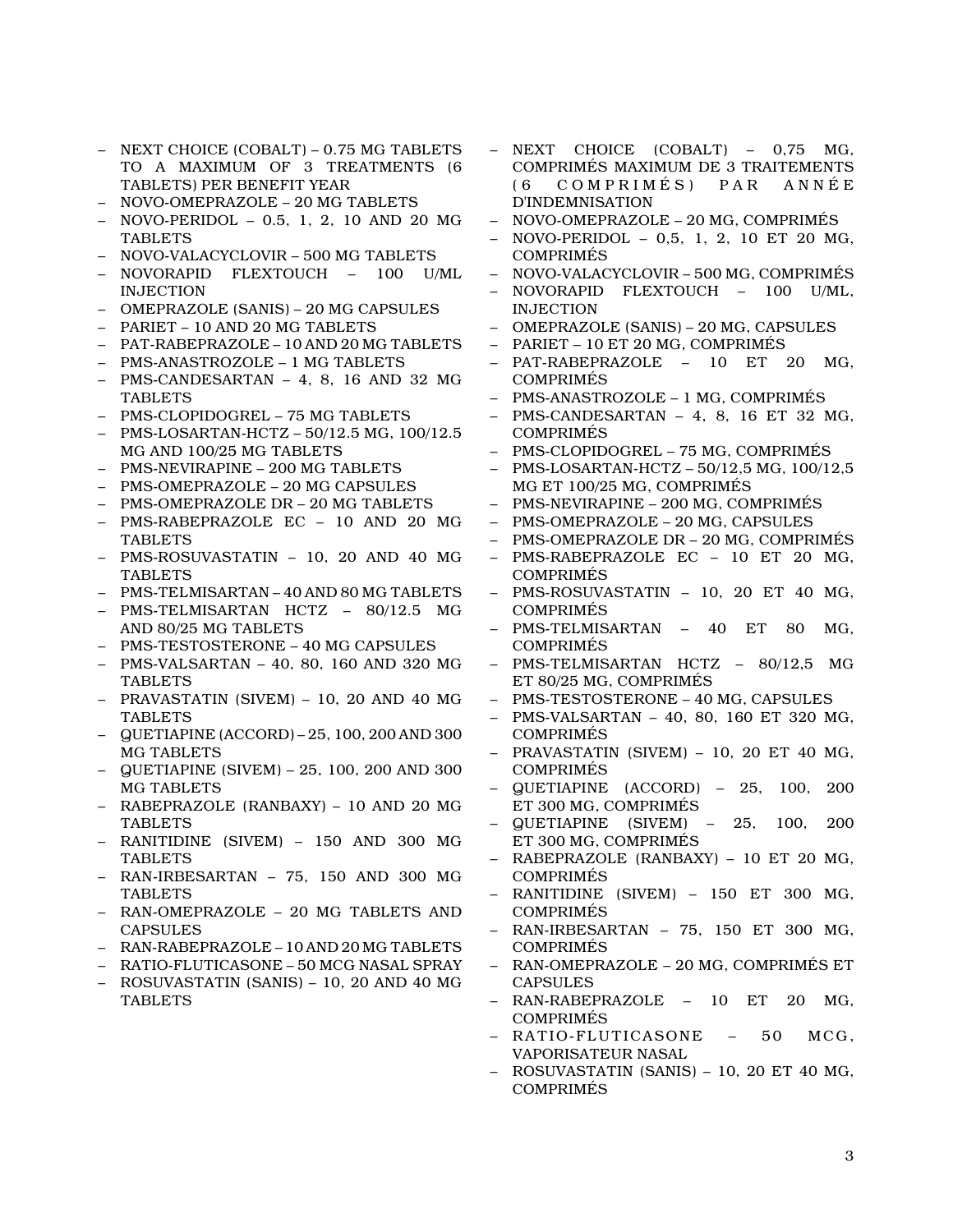- SANDOZ OMEPRAZOLE 20 MG CAPSULES
- SANDOZ RABEPRAZOLE 10 AND 20 MG **TABLETS**
- SEPTA-ATENOLOL 50 AND 100 MG TABLETS
- SEPTA-CITALOPRAM 20 AND 40 MG TABLETS
- SEPTA-METFORMIN 500 AND 850 MG TABLETS
- SIMVASTATIN (SIVEM) 5, 10, 20, 40 AND 80 MG TABLETS
- SOMATULINE AUTOGEL 60 MG/0.3 ML, 90 MG/0.3 ML AND 120 MG/0.5 ML INJECTION
- TELMISARTAN (SANIS) 40 AND 80 MG **TABLETS**
- TETRABENAZINE (STERIMAX) 25 MG TABLETS
- TEVA-CAPECITABINE 150 AND 500 MG TABLETS
- TEVA-EFAVINREZ 600 MG TABLETS
- TEVA-RABEPRAZOLE EC 10 AND 20 MG TABLETS
- VALSARTAN HCT (SANIS) 80/12.5, 160/12.5, 160/25, 320/12.5 AND 320/25 MG TABLETS
- VENLAFAXINE XR (SIVEM) 37.5, 75 AND 150 MG CAPSULES
- ZAMINE 21 AND ZAMINE 28 3 MG/0.03 MG TABLETS
- ZENHALE 5/50 MCG, 5/100 MCG AND 5/200 MCG METERED DOSE INHALER

## **3(2) Part 1 of Schedule A is amended by striking out the following specified drugs:**

- APO-IPRAVENT 250 MCG/ML INHALATION SOLUTION STERULES
- APO-SALVENT STERULES
- DIMETHYL SULFOXIDE 500 MG/G INJECTION
- GARAMYCIN CREAM AND OINTMENT
- GARAMYCIN OPHTHALMIC OINTMENT, OPHTHALMIC DROPS AND OTIC DROPS
- GD-MIRTAZAPINE OD
- GD-TERBINAFINE
- GD-TOPIRAMATE
- NOVO-NADOLOL
- RENEDIL 2.5 AND 5 MG TABLETS
- SANDOZ OMEPRAZOLE 20 MG, CAPSULES
- SANDOZ RABEPRAZOLE 10 ET 20 MG, COMPRIMÉS
- SEPTA-ATENOLOL 50 ET 100 MG, COMPRIMÉS
- SEPTA-CITALOPRAM 20 ET 40 MG, COMPRIMÉS
- SEPTA-METFORMIN 500 ET 850 MG, COMPRIMÉS
- SIMVASTATIN (SIVEM) 5, 10, 20, 40 ET 80 MG, COMPRIMÉS
- SOMATULINE AUTOGEL 60 MG/0,3 ML, 90 MG/0,3 ML ET 120 MG/0,5 ML, INJECTION
- TELMISARTAN (SANIS) 40 ET 80 MG, COMPRIMÉS
- TETRABENAZINE (STERIMAX) 25 MG, COMPRIMÉS
- TEVA-CAPECITABINE 150 ET 500 MG, COMPRIMÉS
- TEVA-EFAVINREZ 600 MG, COMPRIMÉS
- TEVA-RABEPRAZOLE EC 10 ET 20 MG, COMPRIMÉS
- VALSARTAN HCT (SANIS) 80/12,5, 160/12,5, 160/25, 320/12,5 ET 320/25 MG, COMPRIMÉS
- VENLAFAXINE XR (SIVEM) 37,5, 75 ET 150 MG, CAPSULES
- ZAMINE 21 ET ZAMINE 28 3 MG/0,03 MG, COMPRIMÉS
- ZENHALE 5/50 MCG, 5/100 MCG ET 5/200 MCG, AÉROSOL DOSEUR

## **3(2) La partie 1 de l'annexe A est modifiée par suppression des médicaments couverts suivants :**

- APO-IPRAVENT 250 MCG/ML, STERULES, SOLUTION PAR INHALATION
- APO-SALVENT, STERULES
- DIMÉTHYLSULFOXYDE 500 MG/G, INJECTION
- GARAMYCIN, CRÈME ET POMMADE
- GARAMYCIN, POMMADE OPHTALMIQUE, GOUTTES OPHTALMIQUES ET OTIQUES
- GD-MIRTAZAPINE OD
- GD-TERBINAFINE
- GD-TOPIRAMATE
- NOVO-NADOLOL
- RENEDIL 2,5 ET 5 MG, COMPRIMÉS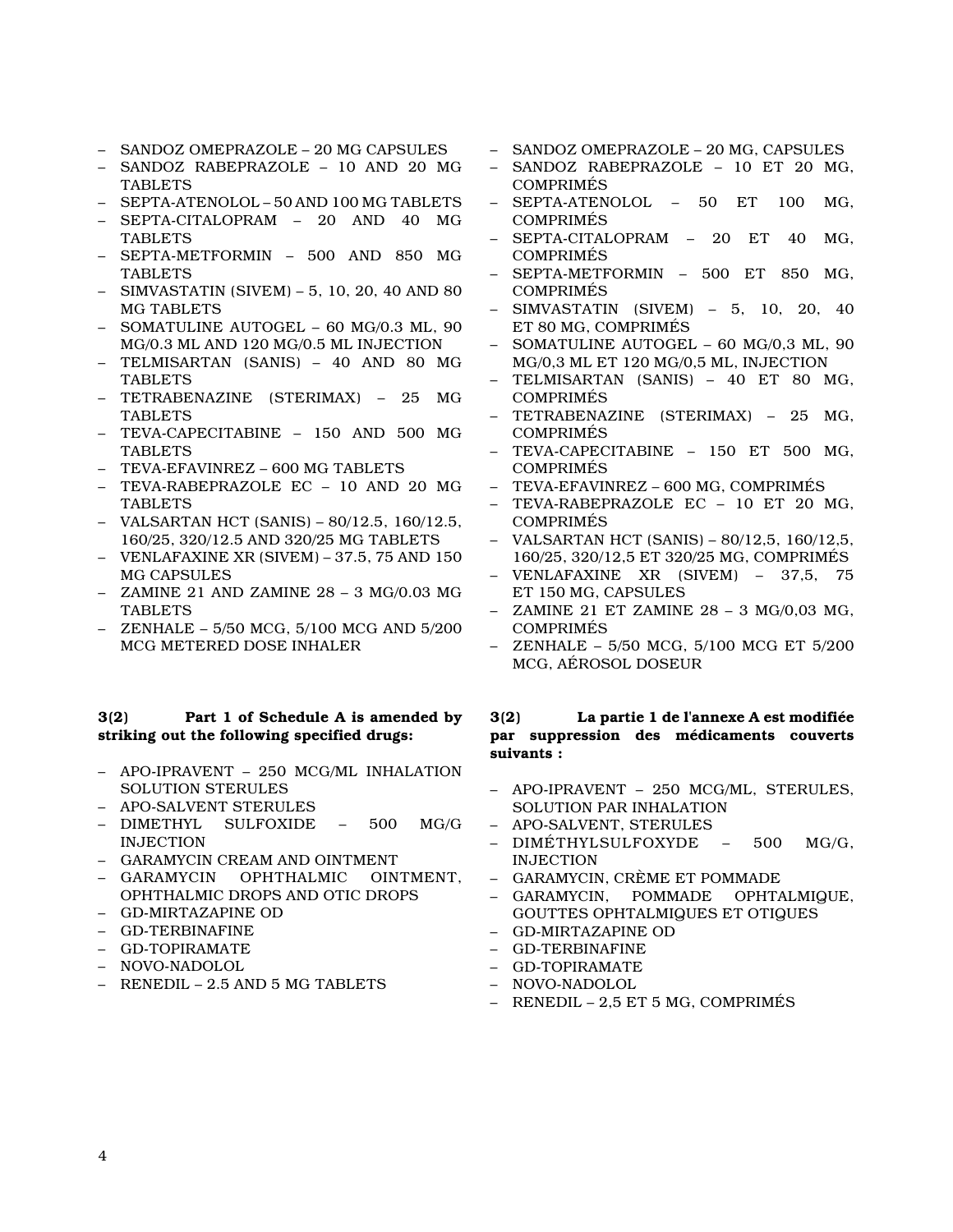**3(3) Part 1 of Schedule A is amended in the specified drug APO-DOXEPIN by adding "**– 10, 25, 50, 75 AND 100 MG TABLETS**" after "**APO-DOXEPIN**".**

**3(4) Part 1 of Schedule A is amended in the specified drug APO-IPRAVENT by striking out "**0.03% AND**".**

**3(5) Part 1 of Schedule A is amended in the specified drug DUOTRAV by adding "**PQ**" after "**DUOTRAV**".**

**3(6) Part 1 of Schedule A is amended in the specified drug HEPARIN LEO by striking out "**LEO**".**

**3(7) Part 1 of Schedule A is amended in the specified drug JAMP-ZOPICLONE by adding "**5 AND**" before "**7.5 MG TABLETS**".**

**3(8) Part 1 of Schedule A is amended in the specified drug SANDOZ GENTAMICIN by striking out "**OPHTHALMIC AND**".**

#### **4(1) Part 2 of Schedule A is amended by adding the following specified drugs in alphabetical order:**

- CO DICLO-MISO 50 mg/200 mcg and 75 mg/200 mcg Tablets – For patients receiving long-term diclofenac sodium enteric coated tablets who require the addition of misoprostol.
- FINASTERIDE (ACCORD) 5 mg Tablets For the treatment of symptomatic benign prostatic hyperplasia.
- JAMP-VANCOMYCIN 125 AND 250 mg Capsules – For treatment of pseudomembranous colitis unresponsive to metronidazole.

**3(3) La partie 1 de l'annexe A est modifiée, au médicament couvert APO-DOXEPIN, par adjonction de «** – 10, 25, 50, 75 ET 100 MG, COMPRIMÉS **», après «** APO-DOXEPIN **».**

**3(4) La partie 1 de l'annexe A est modifiée, au médicament couvert APO-IPRAVENT, par suppression de «** 0,03 ET **».**

**3(5) La partie 1 de l'annexe A est modifiée, au médicament couvert DUOTRAV, par adjonction de «** PQ **» après «** DUOTRAV **».**

**3(6) La partie 1 de l'annexe A est modifiée, au médicament couvert HÉPARINE LEO, par suppresion de «** LEO **».**

**3(7) La partie 1 de l'annexe A est modifiée, au médicament couvert JAMP-ZOPICLONE, par adjonction de «** 5 ET **» avant «** 7,5 MG, COMPRIMÉS **».**

**3(8) La partie 1 de l'annexe A est modifiée, au médicament couvert SANDOZ GENTAMICIN, par suppresion de «** OPHTALMIQUE ET **».**

## **4(1) La partie 2 de l'annexe A est modifiée par adjonction des médicaments couverts suivants :**

- CO DICLO-MISO comprimés, 50 mg/200 mcg et 75 mg/200 mcg – pour les malades qui doivent prendre à long terme des comprimés de diclofénac sodique à enrobage entérosoluble et qui ont également besoin de misoprostol.
- FINASTERIDE (ACCORD) comprimés, 5 mg pour le traitement de l'hyperplasie bénigne symptomatique.
- JAMP-VANCOMYCIN capsules, 125 et 250 mg – pour le traitement d'une colite pseudo-membraneuse sur laquelle le métronidazole n'agit pas.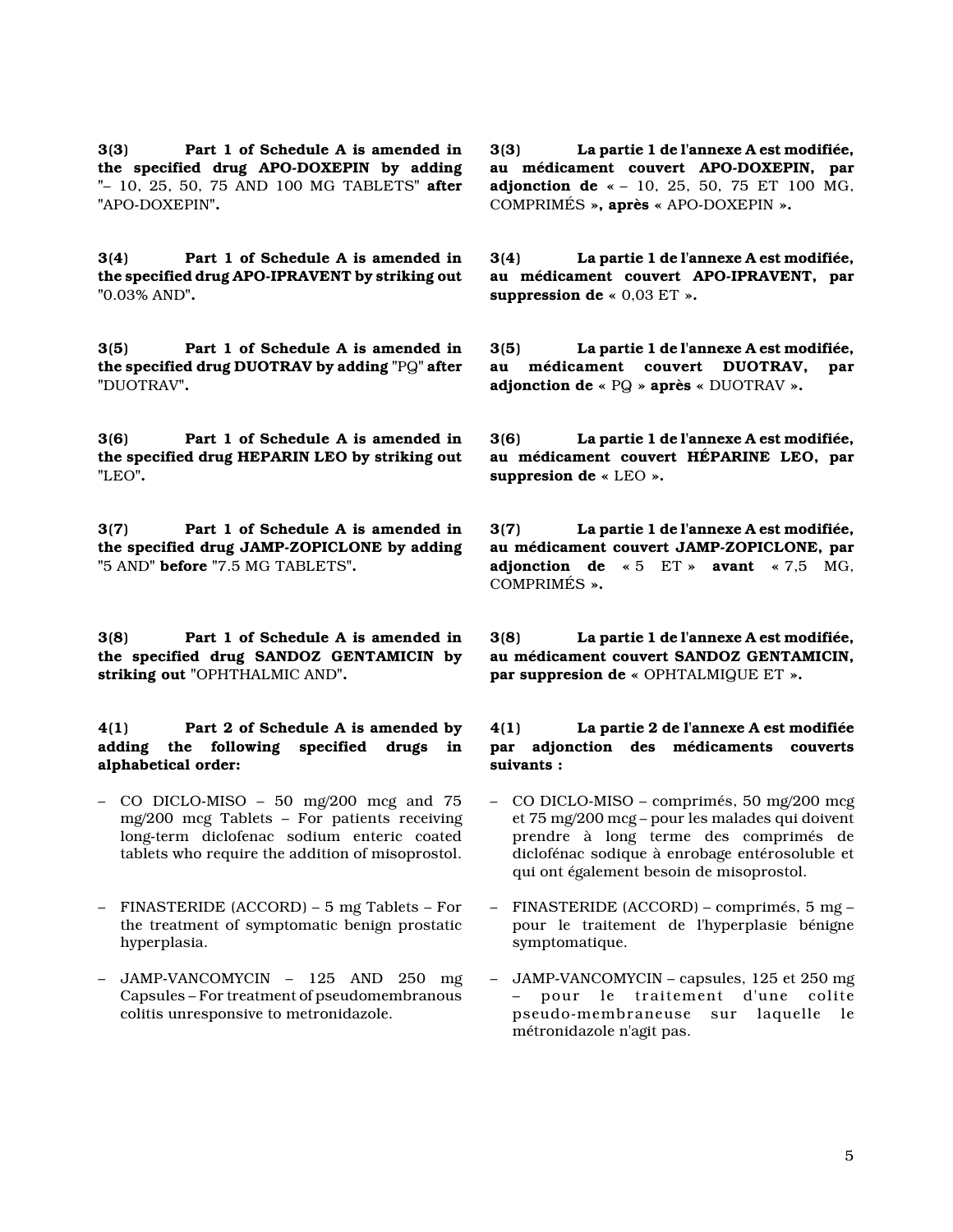– MAR-CIPROFLOXACIN – 250, 500 and 750 mg Tablets –

(a) Step-down care following hospital separation in patients treated with parenteral antibiotics;

(b) Treatment of pseudomonal infections or resistant gram-negative infections;

(c) Treatment of resistant gonococcal infections;

(d) Treatment of infections in persons allergic to alternative agents (eg. penicillins, cephalosporins and sulfonamides).

– MAR-MONTELUKAST – 4, 5 and 10 mg Tablets –

(a) Indicated as adjunctive therapy for asthma in cases where:

(i) maximum doses of inhaled corticosteroids have not effectively controlled symptoms, or

(ii) evidence of serious adverse effects associated with corticosteroids exists. eg. adrenal suppression, increased lung infections;

(b) Indicated as first line therapy for exercise induced asthma.

– MONTELUKAST (SANIS) – 4, 5 and 10 mg Tablets –

(a) Indicated as adjunctive therapy for asthma in cases where:

(i) maximum doses of inhaled corticosteroids have not effectively controlled symptoms, or

(ii) evidence of serious adverse effects associated with corticosteroids exists. eg. adrenal suppression, increased lung infections;

(b) Indicated as first line therapy for exercise induced asthma.

– MAR-CIPROFLOXACIN – comprimés, 250, 500 et 750 mg –

a) deuxième étape de soins à la sortie de l'hôpital pour les malades auxquels des antibiotiques ont été administrés par voie parentérale;

b) traitement des infections pseudomonales ou des infections Gram négatif résistantes;

c) traitement des gonococcies résistantes;

d) traitement des infections chez les personnes allergiques aux agents de relais (p. ex. pénicillines, céphalosporines et sulfonamides).

– MAR-MONTELUKAST – comprimés, 4, 5 et 10 mg –

a) traitement d'appoint pour l'asthme dans les cas suivants :

(i) les doses maximales de corticostéroïdes administrées par inhalation n'ont pas contrôlé les symptômes de façon efficace,

(ii) des réactions indésirables à l'utilisation de corticostéroïdes sont à craindre, p. ex. suppression surrénale, infection aggravée des poumons;

b) thérapie du premier degré pour l'asthme induit par l'exercice.

– MONTELUKAST (SANIS) – comprimés, 4, 5 et 10 mg –

a) traitement d'appoint pour l'asthme dans les cas suivants :

(i) les doses maximales de corticostéroïdes administrées par inhalation n'ont pas contrôlé les symptômes de façon efficace,

(ii) des réactions indésirables à l'utilisation de corticostéroïdes sont à craindre, p. ex. suppression surrénale, infection aggravée des poumons;

b) thérapie du premier degré pour l'asthme induit par l'exercice.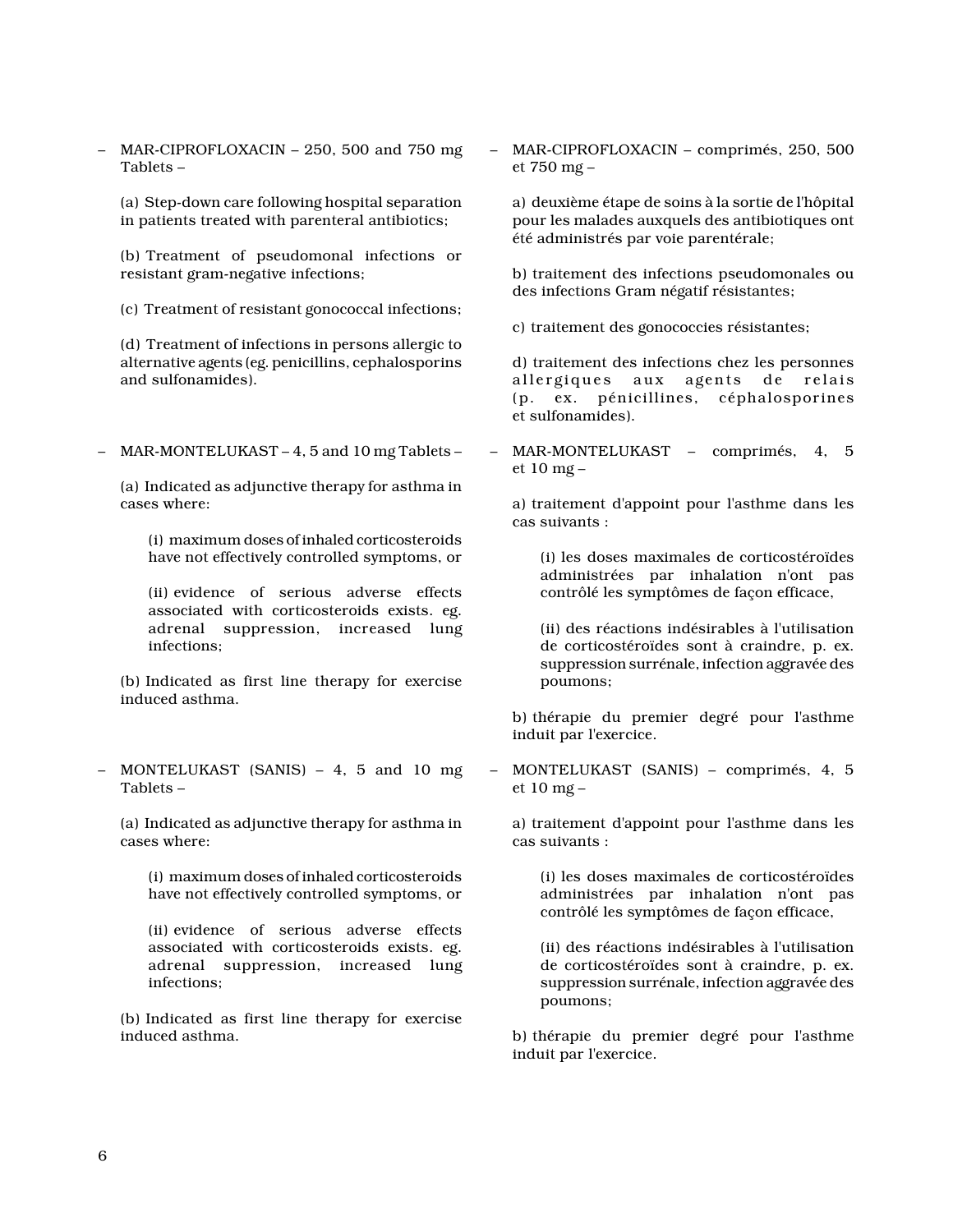– MONTELUKAST (SIVEM) – 10 mg Tablets –

(a) Indicated as adjunctive therapy for asthma in cases where:

(i) maximum doses of inhaled corticosteroids have not effectively controlled symptoms, or

(ii) evidence of serious adverse effects associated with corticosteroids exists (eg. adrenal suppression, increased lung infections);

(b) Indicated as first line therapy for exercise induced asthma.

– PMS-FENTANYL MTX – 12, 25, 50, 75 and 100 mcg Patches – For the treatment of pain in patients unable to tolerate analgesics or when there is failure to adequately control pain with oral analgesics or in patients for whom oral analgesics are deemed inappropriate.

– PMS-MONTELUKAST – 4, 5 and 10 mg Tablets –

(a) Indicated as adjunctive therapy for asthma in cases where:

(i) maximum doses of inhaled corticosteroids have not effectively controlled symptoms, or

(ii) evidence of serious adverse effects associated with corticosteroids exists (eg. adrenal suppression, increased lung infections);

(b) Indicated as first line therapy for exercise induced asthma.

– PMS-RIZATRIPTAN RDT – 5 and 10 mg Tablets – For the treatment of ACUTE migraine attacks in patients where standard therapy has failed – to a maximum of 144 tablets per benefit year.

– MONTELUKAST (SIVEM) – comprimés, 10 mg –

a) traitement d'appoint pour l'asthme dans les cas suivants :

(i) les doses maximales de corticostéroïdes administrées par inhalation n'ont pas contrôlé les symptômes de façon efficace,

(ii) des réactions indésirables à l'utilisation de corticostéroïdes sont à craindre, p. ex. suppression surrénale, infection aggravée des poumons;

b) thérapie du premier degré pour l'asthme induit par l'exercice.

- PMS-FENTANYL MTX timbres, 12, 25, 50, 75 et 100 mcg – pour le traitement de la douleur chez les malades qui ne peuvent supporter les analgésiques administrés par voie orale ou pour lesquels ils ne sont pas recommandés ou lorsque ces derniers ne peuvent réduire suffisamment la douleur.
- PMS-MONTELUKAST comprimés, 4, 5 et 10 mg

a) traitement d'appoint pour l'asthme dans les cas suivants :

(i) les doses maximales de corticostéroïdes administrées par inhalation n'ont pas contrôlé les symptômes de façon efficace,

(ii) des réactions indésirables à l'utilisation de corticostéroïdes sont à craindre, p. ex. suppression surrénale, infection aggravée des poumons;

b) thérapie du premier degré pour l'asthme induit par l'exercice.

– PMS-RIZATRIPTAN RDT – comprimés, 5 et 10 mg – pour le traitement des migraines AIGUËS lorsque les médicaments ordinaires n'agissent pas. Maximum de 144 comprimés par année d'indemnisation.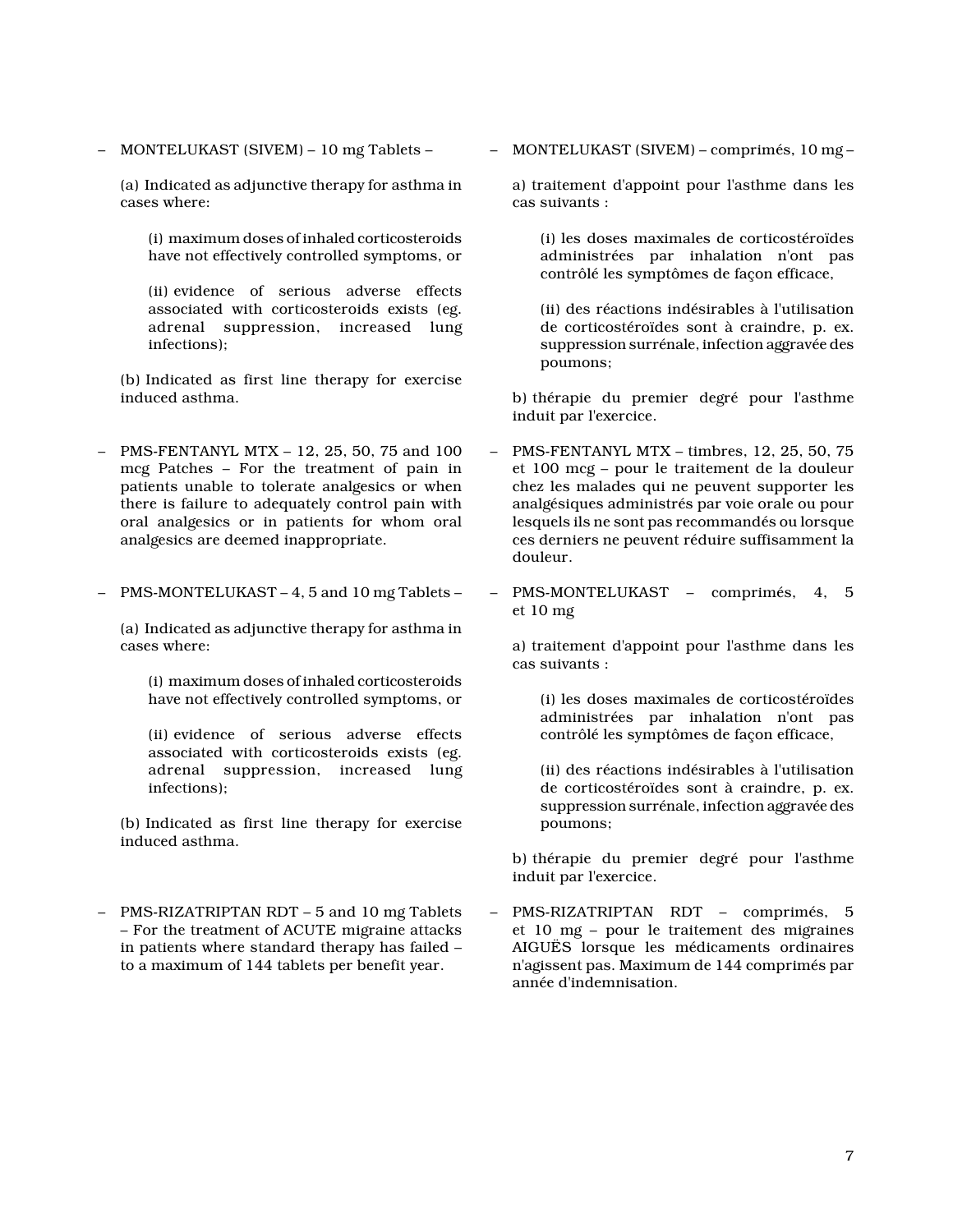– SEPTA-CIPROFLOXACIN – 250, 500 and 750 mg Tablets –

(a) Step-down care following hospital separation in patients treated with parenteral antibiotics;

(b) Treatment of pseudomonal infections or resistant gram-negative infections;

(c) Treatment of resistant gonococcal infections;

(d) Treatment of infections in persons allergic to alternative agents (eg. penicillins, cephalosporins and sulfonamides).

– TEVA-CLARITHROMYCIN – 250 and 500 mg Tablets – For the treatment of patients:

(a) not responding to or intolerant of alternative antibiotics (eg. amoxicillin and erythromycin);

(b) with mycobacterial infections due to mycobacterium avium and mycobacterium intracellular;

(c) in combination therapy in the treatment of H. Pylori;

(d) with pneumonia;

(e) with infections requiring a macrolide (including CAP in patients 65 and older) with documented intolerance to erythromycin.

## **4(2) Part 2 of Schedule A is amended by striking out the following specified drug:**

– NUTROPIN – 5 mg and 10 mg/vial injection

– SEPTA-CIPROFLOXACIN – comprimés, 250, 500 et 750 mg

a) deuxième étape de soins à la sortie de l'hôpital pour les malades auxquels des antibiotiques ont été administrés par voie parentérale;

b) traitement des infections pseudomonales ou des infections Gram négatif résistantes;

c) traitement des gonococcies résistantes;

d) traitement des infections chez les personnes allergiques aux agents de relais (p. ex. pénicillines, céphalosporines et sulfonamides).

– TEVA-CLARITHROMYCIN – comprimés, 250 et 500 mg – pour le traitement :

a) des malades qui ne réagissent pas aux antibiotiques de relais ou qui ne les tolèrent pas (p. ex. amoxicilline et érythromycine);

b) des malades ayant des mycobactérioses provoquées par le mycobacterium avium et le mycobacterium intracellulare;

c) des ulcères causés par l'hélicobacter pylori chez les malades qui subissent une pharmacothérapie mixte;

d) des pneumonies;

e) des infections exigeant des macrolides (y compris les pneumonies d'origine communautaire contractées par des personnes d'au moins 65 ans) chez les patients qui ne tolèrent pas l'érythromycine.

## **4(2) La partie 2 de l'annexe A est modifiée par suppression du médicament couvert suivant :**

– NUTROPIN – fiole de préparation injectable, 5 mg et 10 mg